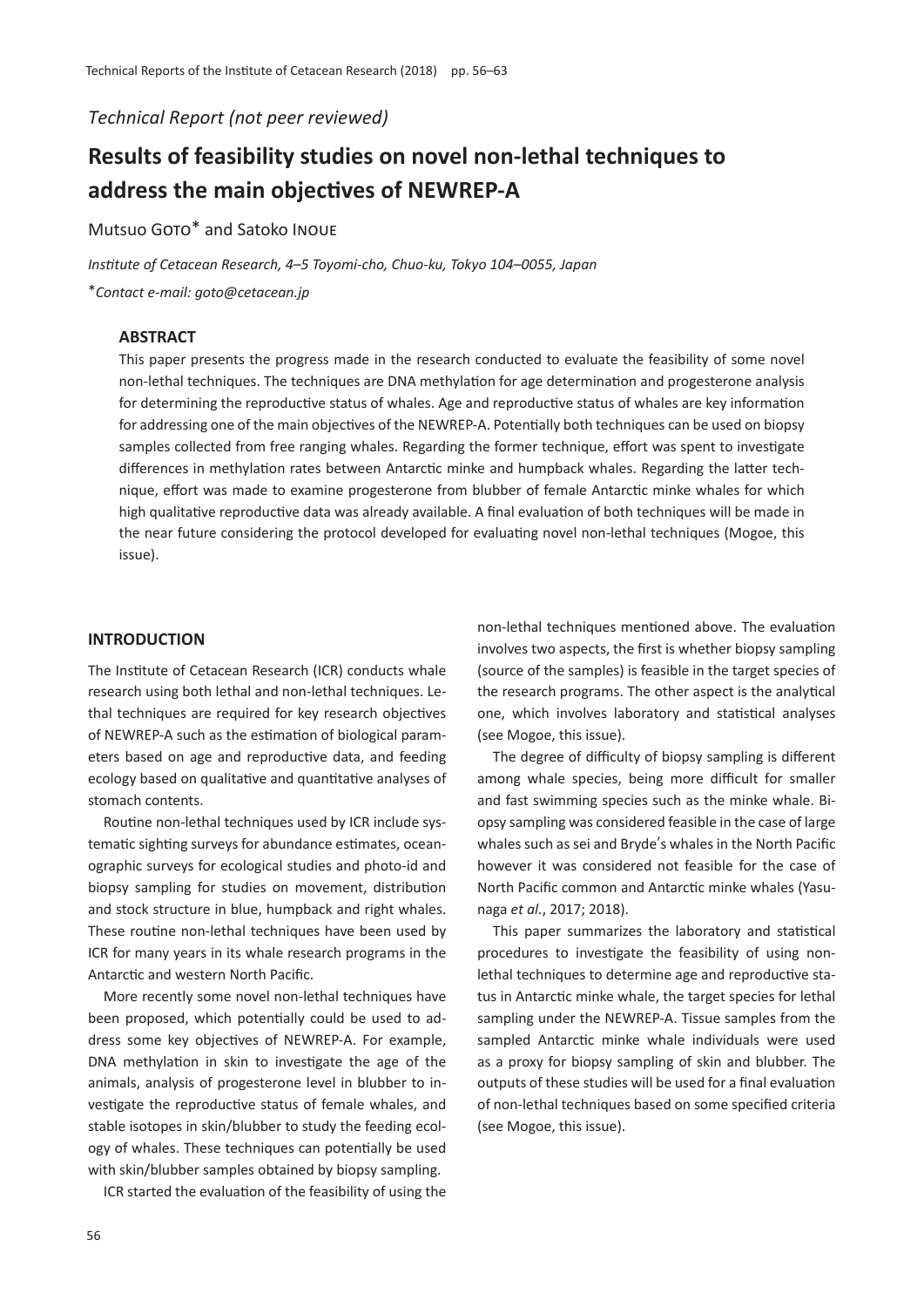# **DNA METHYLATION FOR AGE DETERMINATION IN WHALES**

#### **DNA methylation as a tool for age determination**

Chronological age is an important factor in animal ecology because many biological characteristics change with time (Jarman *et al.*, 2015). Biological ageing is a combination of programmed processes (Berdasco and Esteller, 2012; Horvath, 2013) and accumulated changes caused by unrepaired environmental damage (Kujoth *et al.*, 2005). Recent evidence suggests that epigenetic changes are both directing the process of ageing and being caused by it (Maegawa *et al.*, 2010; Koch *et al.*, 2011; Winnefeld and Lyko, 2012; Hannum *et al.*, 2013; Horvath, 2013).

The best studied class of epigenetic change in vertebrates is the methyl group presence or absence at the C5 position of Cytosine residues that are adjacent to Guanidine residues (ʻCpG sites') (Figure 1). CpG methylation levels play an important role in control of gene expression, where higher methylation levels (ʻhypermethylation') generally reduce gene transcription rate.

Methylation changes at specific CpGs have been linked to age in mice (Maegawa *et al.*, 2010) and humans (Christensen *et al.*, 2009; Grönniger *et al.*, 2010; Bocklandt *et al.*, 2011; Koch and Wagner, 2011; Hannum *et al.*, 2013). For the cetacean species, the DNA methylation approach was recently developed and applied to humpback whales with the aim of age determination in this species (Polanowski *et al.*, 2014).

#### **Detection methods**

DNA methylation can be detected by several methods, one of them being the pyrosequencing of bisulfite treated DNA, which was used in the case of the humpback whale (Polanowski *et al.*, 2014) and in the present study for Antarctic minke whales. This method implies the use of bisulfite treatment of DNA to determine its pattern of methylation. In animals it predominantly involves the addition of a methyl group to the carbon-5 position of cytosine residues of the dinucleotide CpG, and is implicated in repression of transcriptional activity. Treatment of DNA with bisulfite converts cytosine residues to uracil, but leaves 5-methylcytosine residues unaffected. Therefore, DNA that has been treated with bisulfite retains only methylated cytosines. The percentage of DNA mismatch is recorded, this gives the user a percentage methylation per CpG site.

## **Research on DNA methylation at ICR**

As a first step to evaluate the DNA methylation for age determination purpose, the same method used for humpback whale was applied to Antarctic minke whale. The purpose in this first step was to compare DNA methylation rates between two baleen whale species. The work conducted on Antarctic minke whale is explained in the sections below.

#### *Samples*

A total of 100 Antarctic minke whale samples taken during the JARPAII were used for the study. Each sample had good age information obtained by earplug reading. Details of the samples are shown in Table 1. DNA was extracted from each sample using standard protocols.



Figure 1. Methylation of cytosine to form 5-methylcytosine occurs at the same C5 position on the pyrimidine ring (upper right), the same position distinguishes thymine from the analogous RNA base uracil after bisulfite conversion (lower right), and then methylation rate is estimated by the ratio of thymine and cytosine.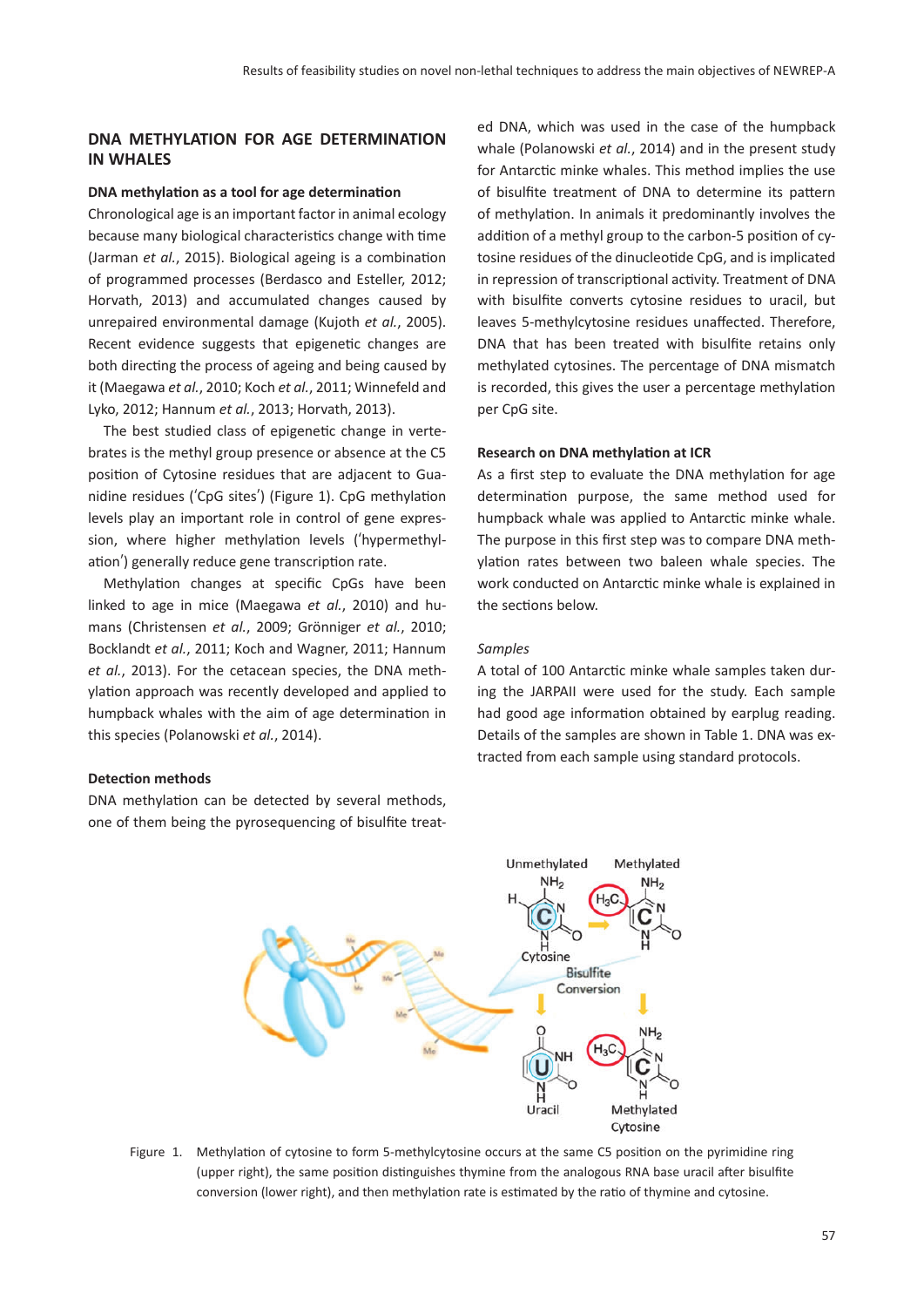Table 1 The sample sizes of Antarctic minke whales used for DNA methylation analysis by pyrosequencing method by sampling season, sex and age classes.

| Season    | Sex | Age   |    |    |                       |   |       |
|-----------|-----|-------|----|----|-----------------------|---|-------|
|           |     | $-10$ |    |    | 11-20 21-30 31-40 41- |   | Total |
| 2010/2011 | F.  | 10    | 16 | 9  | 3                     | 3 | 41    |
|           | M   | 7     | 8  | 8  | 2                     |   | 25    |
| 2011/2012 | F   | 1     | 8  | 11 | 6                     | 1 | 27    |
|           | M   | 1     | 3  | 1  | 1                     | 1 |       |
| Total     |     | 19    | 35 | 29 | 12                    | 5 | 100   |



Figure 2. PYROMARK 24 Pyrosequencing System used in this study.

# *Identification of age-related epigenetic markers in Antarctic minke whale*

The procedure for identification of age-related DNA methylation sites and measurement of methylation levels followed Polanowski *et al.* (2014). The following seven CpG sites in three genes were selected for this study because they showed significant correspondence between CpG methylation levels and age in humpback whales.

Gene TET2 (three sites: CpG+16; CpG+21 and CpG+31) Gene CDKN2A (three sites: CpG+297; CpG+303 and CpG+309)

Gene GRIA2 (one site: CpG+202)

# *Measurement of cytosine methylation levels and correlation with age*

Cytosine methylation levels were measured with Qiagen PyroMark assays. The pyrosequencing assays were designed using PYROMARK Assay Design Software (Version 2.0.1, Qiagen). Pyrosequencing was performed on a PYROMARK 24 Pyrosequencing System (Qiagen) (Figure 2). The PYROMARK Q24 software gave percentage methylation values for each CpG site (Figure 3).

DNA methylation rates in the seven sites were scored successfully, and regressions of each CpG methylation rate against age determined by earplug reading were made (Figure 4).

Correlations of all seven CpG sites in three loci with age based on earplug reading were lower than in the case of the humpback whale study (Table 2). The standard deviation for Antarctic minke whale by the Leave One



Figure 3. An Example of output of CpG Pyrogram report by PYROMARK 24 Pyrosequencing System of three CpG sites in TET2 gene. Methylation rate of each CpG site is estimated by the ratio of the integral of Thymine to Cytosine in gray shadow.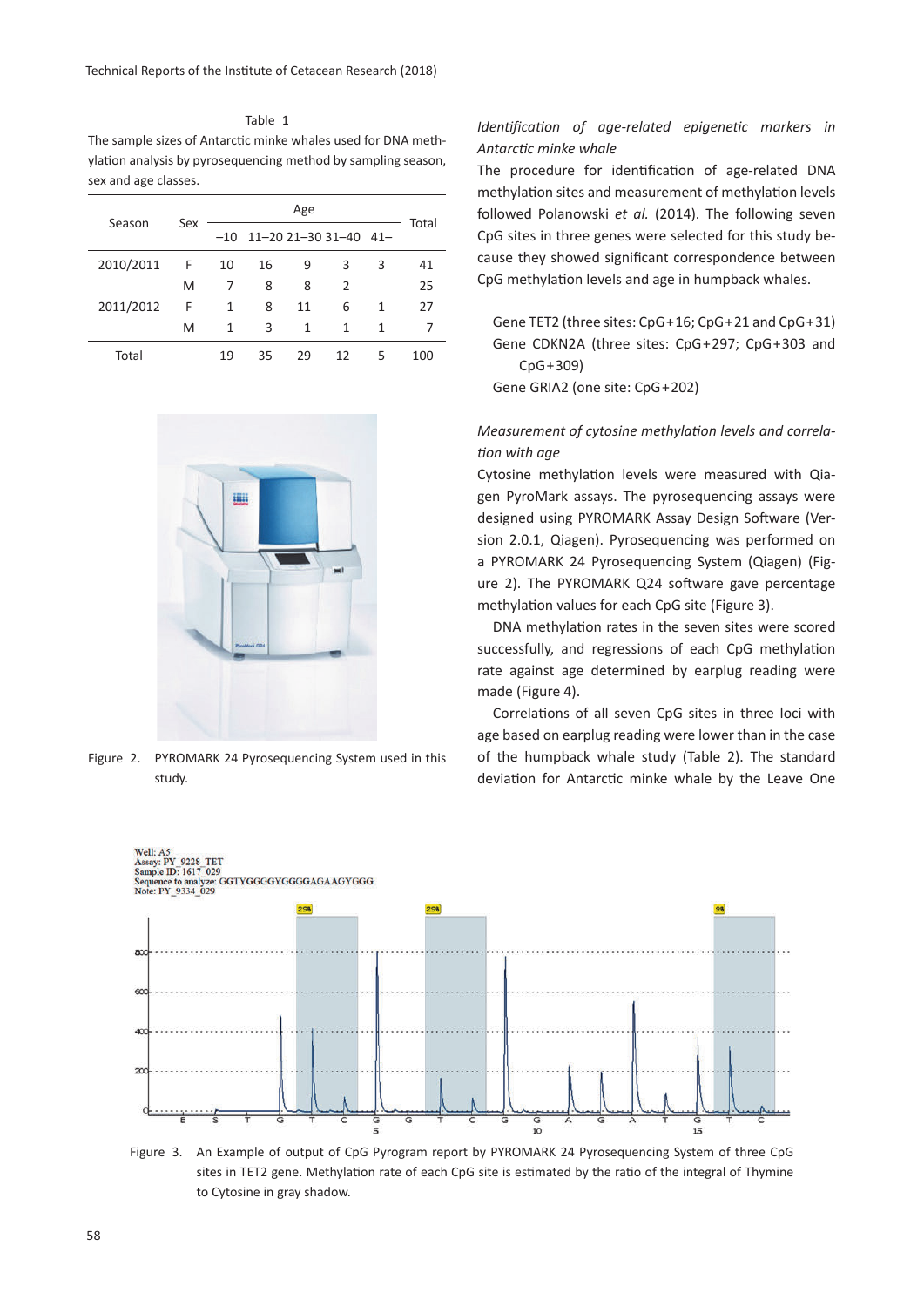

Figure 4. Regressions between CpG methylation and age determined by earplug at seven sites (*n*=100). CpG sites are: (A) GRIA2\_CpG+202, (B) TET2\_CpG+16, (C) TET2\_CpG+21, (D) TET2\_CpG+31, (E) CDKN2A\_CpG+297, (F) CDKN2A\_CpG+303 and (G) CDKN2A\_CpG+309.

#### Table 2

Comparison of the coefficient of determination  $(R^2)$  between methylation rates of seven CpG sites and age determined from earplug reading in humpback (Polanowski *et al.*, 2014) and Antarctic minke (this study) whales.

| Gene and CpG position | Humpback whale | This study |
|-----------------------|----------------|------------|
| GRIA2 CpG+202         | 0.469          | 0.0161     |
| TET2 CpG+16           | 0.174          | 0.0604     |
| TET2 CpG+21           | 0.189          | 0.0683     |
| TET2 CpG+31           | 0.409          | 0.1874     |
| CDKN2A CpG+297        | 0.409          | >0.0001    |
| CDKN2A CpG+303        | 0.211          | 0.0148     |
| CDKN2A CpG+309        | 0.344          | 0.0784     |
|                       |                |            |

Out Cross Validation (LOOCV) method was estimated at 8.865 years (Goto *et al.*, 2018), while that for the humpback whale was estimated at 2.991 years using the same method (Polanowski *et al.*, 2014). Therefore the main conclusion of this study is that the methylation rates for a same gene and sites are different between the two baleen whale species.

#### **Future works**

The ICR is planning investigation of additional informative methylation sites. Such investigation should include analyses on how the methylation rates changes among body tissues as well among body parts of the whale, among other factors.

With all information at hand the feasibility of using the DNA methylation technique for age determination in Ant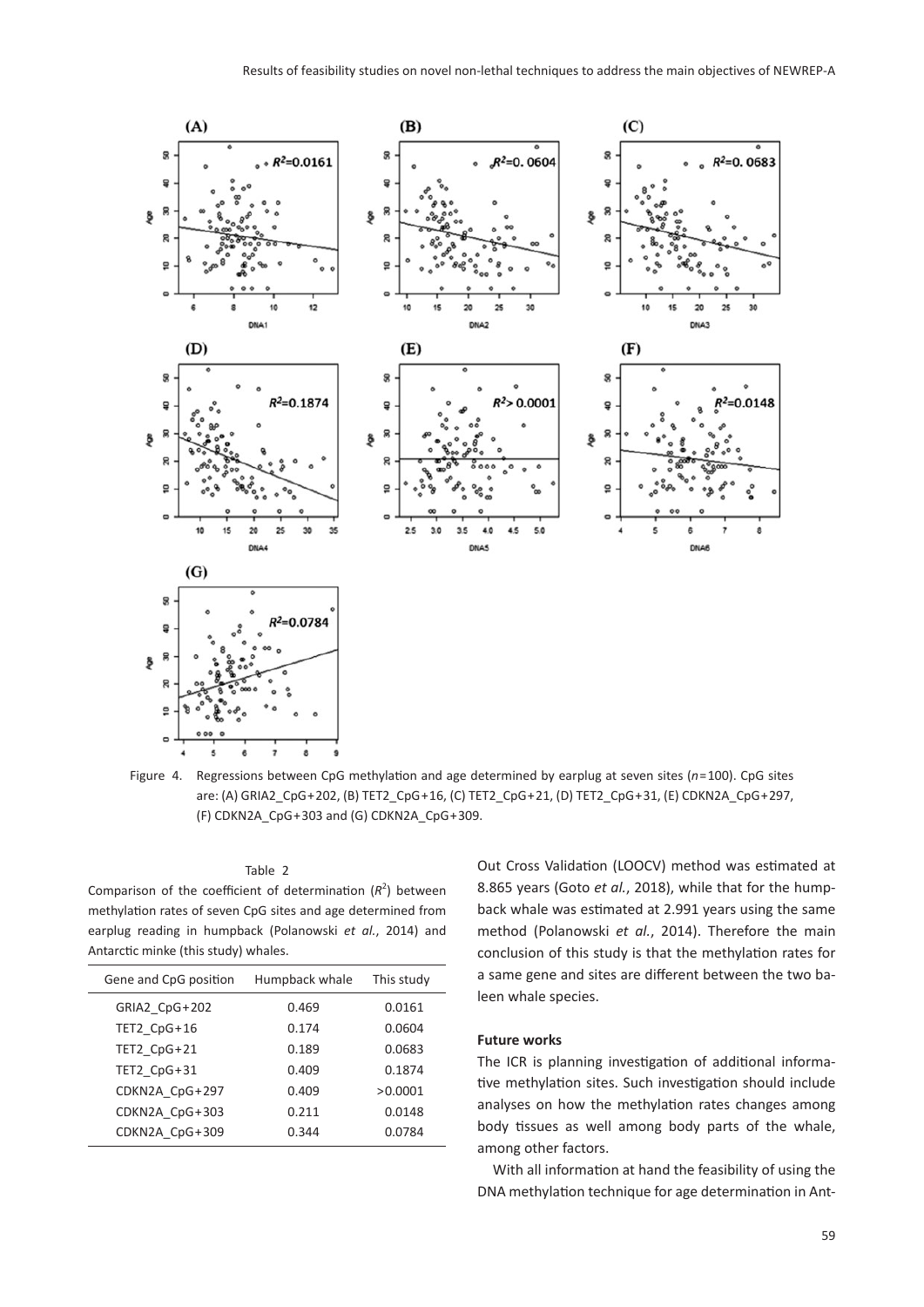arctic minke whale can be further evaluated.

# **HORMONE ANALYSIS FOR DETERMINATION OF REPRODUCTIVE STATUS IN WHALES**

# **Progesterone analysis for determination of reproductive status in female whales**

In cetacean species female reproductive status has been determined by direct observation of reproductive organs such as ovaries and uteruses. Progesterone is one of the sex hormones produced from ovaries and placenta (when an individual gets pregnant) and it has role in ovulation and maintaining pregnancy.

Previous studies suggested that an elevation in the concentration of progesterone in serum can be indicative of ovulation and pregnancy diagnosis in captive cetaceans (Sawyer-Steffan *et al.*, 1983; Schroeder and Keller, 1990; Kirby, 1990). Recently, the relationship between progesterone and reproductive status has been studied based on samples which potentially can be obtained by non-lethal approach from free ranging cetaceans (Table 3). Several of those studies reported that progesterone can be detected from the samples used, and that its concentration was substantially higher in pregnant than immature females.

#### **Methods**

There are two main groups of methods to measure progesterone level, one is liquid chromatography (e.g. HPLC and LC-MS in Table 3) and the other is immunoassay. The latter has been used in the studies conducted by the ICR.

#### *Immunoassay*

Immunoassay is a method that measures the presence or concentration of target analytes (like hormones) in solution using antigen-antibody reactions. The antigenantibody reaction is a specific binding between an antigen and an antibody. The reaction can be used for the detection of antigens or antibodies specific for analytes.

Immunoassay measures the formation of antigenantibody complexes by labeling or labeling-free format. There are several types of immunoassays depending on labeling material, for example, labeling by radioisotope is called radioimmunoassay (RIA), labeling by enzyme is called enzyme immunoassay (EIA) or enzyme-linked immunosorbent assay (ELISA). The immunoassay used at the ICR is the latter one (ELISA) (Figure 5).

## **Research on progesterone at ICR**

In the ICR, the relationship between concentration of progesterone in blubber and reproductive status in the Antarctic minke whale was investigated by examining female Antarctic minke whales. The main question was whether or not progesterone concentration in blubber can be used as an indicator of the reproductive status of female whales.

#### *Samples*

Antarctic minke whales used in this study were collected between December 2015 and February 2016 by NEWREP-A in the Pacific sector of the Antarctic Ocean. Whales were sampled randomly from a predetermined zigzag track line designed to cover the whole research area. A total of 333 Antarctic minke whales (103 males and 230 females) were sampled during the survey. All sampled females (230) were used in this study. The blubber tissues were obtained from the lateral side of each whale by researchers on board the research base ship. The tissues were stored at −20°C until analyses at the laboratory.

#### *Determination of reproductive status*

Reproductive status was determined by standard procedures (Lockyer 1984; 1987). The sexual maturity of

| Summary of the non-lethal studies to measure sex normones in whales. |                |              |                                 |  |
|----------------------------------------------------------------------|----------------|--------------|---------------------------------|--|
| <b>Species</b>                                                       | Samples        | Methods      | References                      |  |
| Mysticeti                                                            |                |              |                                 |  |
| Blue whale Balaenoptera musculus                                     | Feces          | RIA, HPLC    | Valenzuela-Molina et al. (2018) |  |
| North Atlantic right whale Eubalaena glacialis                       | Feces          | RIA          | Corkeron et al. (2017)          |  |
|                                                                      | Blow           | LC-MS        | Hogg et al. (2009)              |  |
| Humpback whale Megaptera novaeangliae                                | <b>Blubber</b> | EIA          | Clark et al. (2016)             |  |
|                                                                      | Blubber        | EIA          | Pallin et al. (2018)            |  |
|                                                                      | Blow           | LC-MS        | Hogg et al. (2009)              |  |
| Odontoceti                                                           |                |              |                                 |  |
| Beluga Delphinapterus leucas                                         | <b>Blow</b>    | <b>ELISA</b> | Richard <i>et al.</i> (2017)    |  |
|                                                                      |                |              |                                 |  |

Table 3 Summary of the non-lethal studies to measure sex hormones in whales.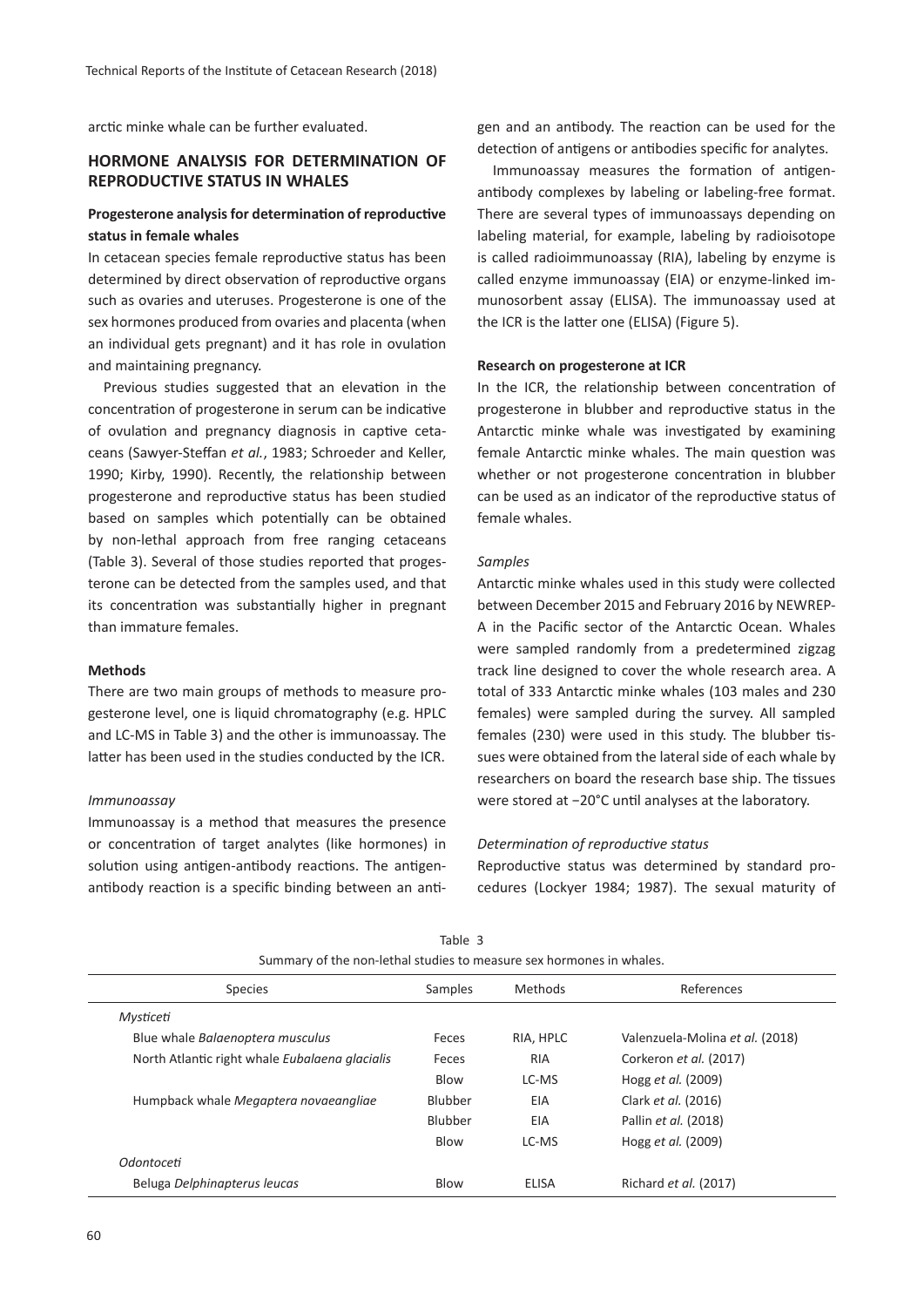

Figure 5. Schematic representation of ELISA. An antibody specific for a target protein is immobilized on the surface of microplate wells. Then it is incubated with samples containing the target protein and a known amount of enzyme-labeled target protein. After the reaction, the substrate is added and the activity of the microplate well-bound enzyme is measured. When the antigen level in the sample is high, the level of antibody-bound enzyme-labeled antigen is lower and the color is lighter. Conversely, when it is low, the level of antibodybound enzyme-labeled antigen is higher and the color is darker.



Figure 6. Flow from collection of blubber sample to measurement of progesterone concentration.

females was determined by the presence of at least one corpus luteum or corpus albicans in either ovary. In the case where no corpus luteum and corpus albicans was observed, the female was categorized as immature. Reproductive status of mature female whales was classified into three categories (resting, ovulating and pregnant), based upon observation of the ovary and uterus.

#### *Extraction and measurement of progesterone*

The procedures for progesterone extraction and defatting treatment were performed according to Kellar *et al.* (2013) and Nagata *et al.* (1996), respectively. Progesterone concentrations were determined by a commercially available ELISA kit, using the Crocodile Mini Workstation (Titertek Berthold, Germany). All samples were processed and quantified in triplicate. Figure 6 shows the

#### steps followed in the progesterone concentration study.

#### *Results*

Table 4 shows the results of the reproductive status determined by direct observation of reproductive organs, progesterone concentrations by reproductive status and other biological data for the total sample of 230 female whales.

Seventy-six percent of the samples were mature females, and 90% of the mature females were pregnant. About 73% of the immature whales were below the detection limit of the assay for progesterone concentration  $(0.2 \text{ ng/g})$ . The pregnant females had the highest median of 72 ng/g (range: 13–740 ng/g), with wider concentrations of progesterone. All pairwise comparisons apart from the ovulating-pregnant comparison, resulted in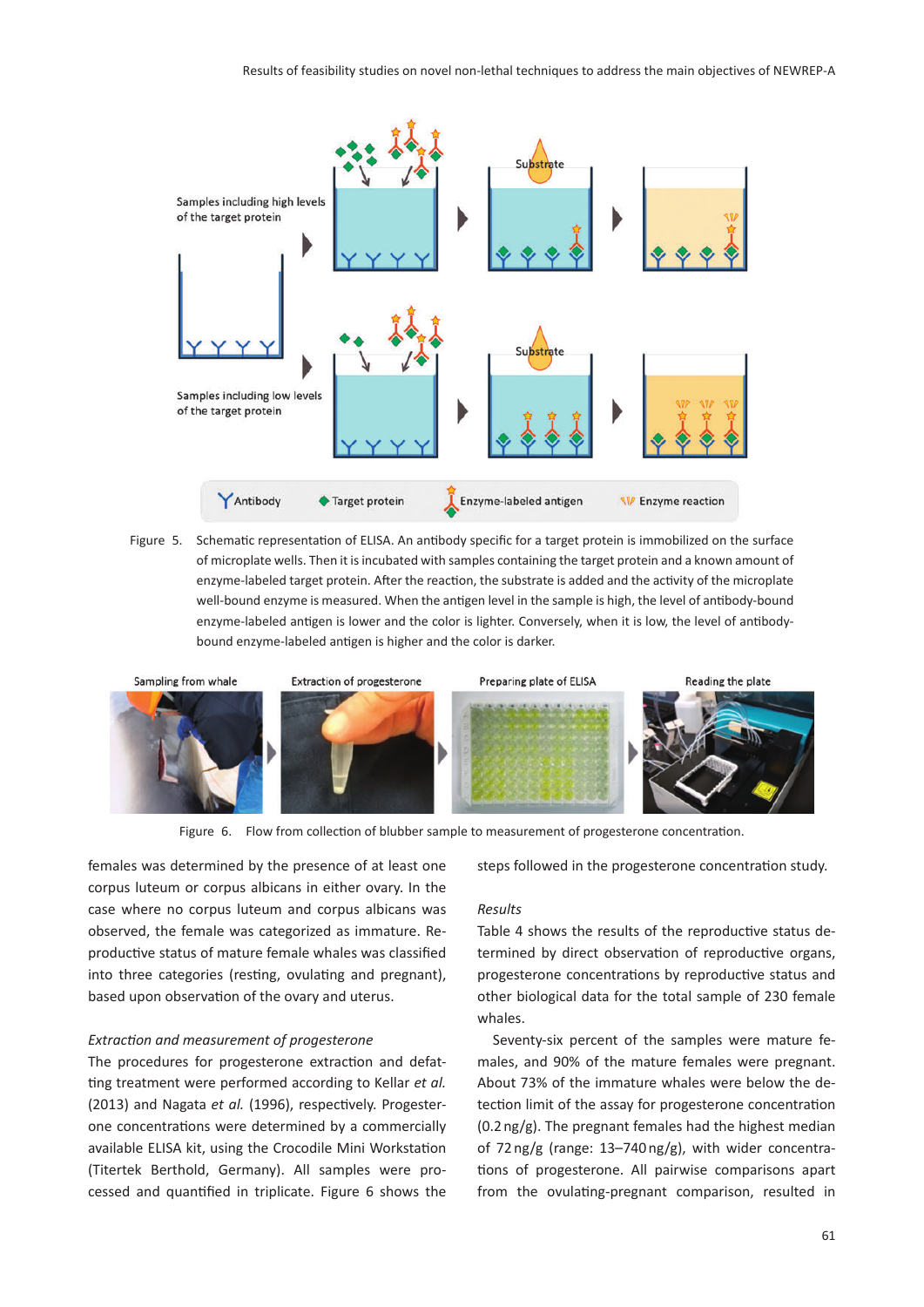Table 4 Biological data, determined reproductive status and progesterone concentration in the female Antarctic minke whales.

|                                   | Immature   | Resting                                  | Ovulating  | Pregnant |  |  |  |
|-----------------------------------|------------|------------------------------------------|------------|----------|--|--|--|
| Body length (m)                   |            |                                          |            |          |  |  |  |
| Median                            | 7.37       | 8.81                                     | 9.01       | 8.78     |  |  |  |
| Range                             |            | 5.17-8.51 7.65-9.32 8.45-9.40 7.71-10.06 |            |          |  |  |  |
| Ovary                             |            |                                          |            |          |  |  |  |
| total CL                          |            |                                          |            |          |  |  |  |
| Mean                              | 0          | 0                                        | 1          | 1        |  |  |  |
| Range                             | 0          | 0                                        | $1 - 1$    | $1 - 2$  |  |  |  |
| total CA                          |            |                                          |            |          |  |  |  |
| Mean                              | O          | 18                                       | 16         | 13       |  |  |  |
| Range                             | 0          | $1 - 44$                                 | $0 - 45$   | $0 - 40$ |  |  |  |
| Progesterone Concentration (ng/g) |            |                                          |            |          |  |  |  |
| Median                            | < 0.2      | 15                                       | 26         | 72       |  |  |  |
| Range                             | $<0.2-2.6$ | $< 0.2 - 34$                             | $24 - 150$ | 13-740   |  |  |  |
| N                                 | 56         | 11                                       | 6          | 157      |  |  |  |

significant statistical differences (Steel-Dwass post-hoc test, *p*<0.05). However, overlap of progesterone concentrations was observed between each reproductive status with the exception of the cases immature/ovulating and immature/pregnant.

#### **Summary**

In this study, significant differences were found in median progesterone concentration between all reproductive categories except in the case between ovulating and pregnant females. However, the ranges of progesterone concentration overlapped between each reproductive category with the exception of the cases immature/ovulating and immature/pregnant. The results of this study indicated that the progesterone concentration in blubber, which potentially can be obtained by biopsy sampling, cannot be used as an accurate diagnostic index to determine the reproductive status in the Antarctic minke whale.

## **CONCLUDING REMARKS**

Progress has been made in the work to evaluate novel non-genetic techniques that potentially could be used to address some important objectives of NEWREP-A. The degree of progress is different among the specific technique examined and obviously further refinement work is required. Stable isotopes are also being examined to elucidate the feeding habits of some large baleen whale species in the Antarctic. As stated earlier a final evaluation of the feasibility of those techniques will be made in the near future following specific criteria (see Mogoe,

this issue).

#### **ACKNOWLEDGEMENTS**

We thank crew members and researchers that participated in the 2010/11 and 2011/12 JARPAII, 2015/16 and 2016/17 NEWREP-A surveys in Antarctic for collecting data and samples of the Antarctic minke whale used in this study. We thank Natsumi Endo (Tokyo University of Agriculture and Technology) for providing ELISA assay.

## **REFERENCES**

- Berdasco, M. and Esteller, M. 2012. Hot topics in epigenetic mechanisms of aging. *Aging Cell* 11: 181–186.
- Bocklandt, S., Lin, W., Sehl, M.E., Sanchez, F.J., Sinsheimer, J.S., Horvath, S. and Vilain, E. 2011. Epigenetic predictor of age. *PLoS ONE* 6: e14821.
- Christensen, B.C., Houseman, E.A., Marsit, C.J., Zheng, S., Wrensch, M.R., Wiemels, J.L., Nelson, H.H., Karagas, M.R., Padbury, J.F. and Bueno, R. 2009. Aging and environmental exposures alter tissue-specific DNA methylation dependent upon CpG Island context. *PLoS Genetics* 5: e1000602.
- Clark, C.T., Fleming, A.H., Calambokidis, J., Kellar, N.M., Allen, C.D., Catelani, K.N., Robbins, M., Beaulieu, N.E., Steel, D. and Harvey, J.T. 2016. Heavy with child? Pregnancy status and stable isotope ratios as determined from biopsies of humpback whales. *Conserv. Physiol.* 4 (1): 1–13.
- Corkeron, P., Rolland, R.M., Hunt, K.E. and Kraus, S.D. 2017. A right whale pootree: classification trees of faecal hormones identify reproductive states in North Atlantic right whales (*Eubalaena glacialis*). *Conserv. Physiol.* 5 (1): cox006.
- Goto, M., Kitakado, T., Taguchi, M. and Pastene, L.A. 2018. Feasibility of the DNA methylation technique for age determination in the Antarctic minke whale. Paper SC/67b/SDDNA04 presented to the IWC Scientific Committee, May 2018 (unpublished). 8 pp. [Available from the IWC Secretariat].
- Grönniger, E., Weber, B., Heil, O., Peters, N., Stäb, F., Wenck, H., Korn, B., Winnefeld, M. and Lyko, F. 2010. Aging and chronic sun exposure cause distinct epigenetic changes in human skin. *PLoS Genetics* 6: e1000971.
- Hannum, G., Guinney, J., Zhao, L., Zhang, L., Hughes, G., Sadda, S.V., Klotzle, B., Bibikova, M., Fan, J.B., Gao, Y., Deconde, R., Chen, M., Rajapakse, I., Friend, S., Ideker, T. and Zhang, K. 2013. Genome-wide methylation profiles reveal quantitative views of human aging rates. *Molecular Cell* 49: 359–367.
- Hogg, C.J., Rogers, T.L., Shorter, A., Barton, K., Miller, P.J.O. and Nowacek, D. 2009. Determination of steroid hormones in whale blow: it is possible. *Mar. Mamm. Sci.* 25 (3): 605–618.
- Horvath, S. 2013. DNA methylation age of human tissues and cell types. *Genome Biology* 14: R115.
- Jarman, S.N., Polanowski, A.M., Faux, C.E., Robbins, J., De Paoli-Iseppi, R., Bravington, M. and Deagle, B.E. 2015. Molecular biomarkers for chronological age in animal ecol-